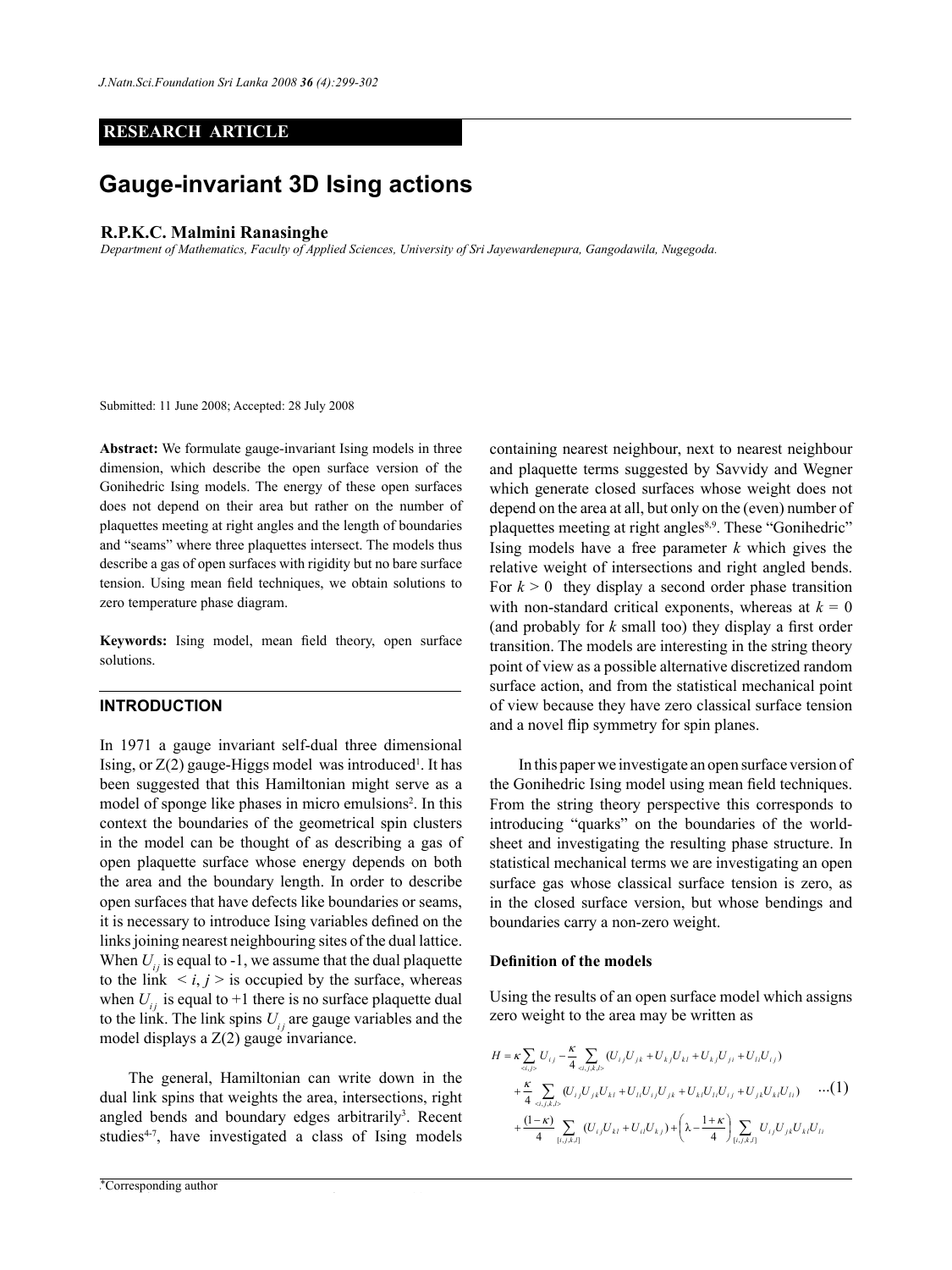where *k* gives the relative weight of intersections and right angled bends, we have assigned an equal weight *λ* to both boundaries and triple intersections and denoted the plaquette sums explicitly by  $[i, j, k, l]$ . The energy for a plaquette surface in this model is  $E = n_2 + kn_4 + \lambda n_0$ , where  $n_2$  is the number of links on which plaquettes meet at right angles.  $n_4$  is the number of links at which four plaquettes meet and  $n_0$  is the number of links on which an odd number (one or three) plaquettes terminate10.

This Hamiltonian may be written in a gaugeinvariant from by introducing Ising spins on the sites and making the substitution  $U_{ij} \rightarrow \sigma_i U_{ij} \sigma_j$  for each link spin. The gauge-invariant transcription of equ.(1) takes the form

$$
H = \kappa \sum_{(i,j)} \sigma_i U_{ij} \sigma_j
$$
  
\n
$$
- \frac{\kappa}{4} \sum_{\alpha,j,k,l>} (\sigma_i U_{ij} U_{jk} \sigma_k + \sigma_j U_{kj} U_{kl} \sigma_l + \sigma_k U_{ij} U_{jl} \sigma_l + \sigma_l U_{il} U_{ij} \sigma_k)
$$
  
\n
$$
+ \frac{\kappa}{4} \sum_{\alpha,j,k,l>} (\sigma_i U_{ij} U_{jk} U_{kl} \sigma_l + \sigma_l U_{il} U_{ij} U_{jk} \sigma_k + \sigma_k U_{il} U_{il} U_{ij} \sigma_j + \sigma_j U_{jk} U_{kl} U_{il} \sigma_l) \dots (2)
$$
  
\n
$$
+ \frac{(1-k)}{4} \sum_{[i,j,k,l]} [\sigma_i U_{ij} \sigma_j) (\sigma_k U_{kl} \sigma_l) + (\sigma_i U_{il} \sigma_i) (\sigma_j U_{jk} \sigma_k)] + \left(\lambda - \frac{1+k}{4} \sum_{[i,j,k,l]} U_{jl} U_{ik} U_{il}.
$$

The gauge transformations for the theory are  $U_{ij} \rightarrow s_i U_{ij} s_j$  and  $\sigma_i \rightarrow s_i \sigma_i$ . The partition function coming from summing over spin configurations  $\{U, \sigma\}$  in equ.(2) is identical up to a volume factor  $2^v$  to that coming from summing over configurations  $\{U\}$  in equ.(1). In effect of equ.(1) may be thought of as a unitary gauge-fixed version of equ.(2). In the gauge-invariant formulation a plaquette dual to a link  $\langle i, j \rangle$  is present if  $\sigma_i U_{ij} \sigma_j = -1$ . The  $\sigma$ <sub>*i*</sub> spins play the role of matter spins to their gauge counterparts, $U_{ii}$ . The planar flip symmetry of the closed surface Gonihedric Ising models is thus promoted to a local gauge symmetry in these open surface gauge-ising models.

The rather fearsome looking Hamiltonian of equ.(2) can be seen to be a close relative of Wegner's original *Z*(2) gauge-Higgs model

$$
H = \beta_1 \sum_{\langle i,j \rangle} (\sigma_i U_{ij} \sigma_j) + \beta_4 \sum_{\langle i,j,k,l \rangle} U_{ij} U_{jk} U_{kl} U_{li} \qquad \qquad ...(3)
$$

when  $k = 1$  where, schematically, it reduces to the form

$$
H = \sum_{\langle i,j \rangle} \sigma_i \left( U_{ij} + \frac{1}{4} \sum U_{ij}^3 \right) \sigma_j - \frac{1}{4} \sum_{\langle \langle i,j \rangle \rangle} \sigma_i \left( \sum U_{ik}^2 \right) \sigma_k + \left( \lambda - \frac{1}{2} \right) \sum_{\langle i,j,k,l \rangle} U_{ij} U_{jk} U_{kl} U_{kl} \dots (4)
$$

where the outer sums run over nearest neighbours  $\langle i, j \rangle$ next to nearest neighbours «*i*, *k»* and plaquettes [*i*, *j*, *k*, *l*] The four  $U^3_{ij}$  (= $U_{il}$   $U_{lk}$   $U_{kj}$  etc.) terms in the inner nearest neighbour sum connect neighbouring spins by going the long way round the plaquettes containing them and the  $U_{ij}^2$  (= $U_{ij}$   $U_{jk}$  etc.) terms in the inner next to nearest neighbour sum connect the next to nearest neighbour terms in a plaquette. For  $k = 0$  there is also a considerable simplification

$$
H = \frac{1}{4} \sum_{[i,j,k,l]} [(\sigma_i U_{ij} \sigma_j)(\sigma_k U_{kl} \sigma_l) + (\sigma_i U_{il} \sigma_l)(\sigma_j U_{jk} \sigma_k)]
$$
  
+ 
$$
\left(\lambda - \frac{1}{4}\right) \sum_{[i,j,k,l]} (U_{ik} U_{jk} U_{kl} U_{li}) \qquad \qquad \dots (5)
$$

where the first term is a dimmer sum over opposite sides of plaquettes.

We can immediately make some general observations regarding both these actions. Equ.(4) is clearly a "higherderivative" generalization of the standard  $Z(2)$  gauge-Higgs model in equ.(3), retaining the lower order terms. Equ.(5) on the other hand replaces the  $\sigma U\sigma$  mattergauge couplings by their square. One might argue that the addition of such higher-derivative operators would have no effect on the phase diagram of the gauge-Higgs model, but it is clear that the competing nearest and next to nearest neighbour terms do have an effect in the closed surface case, and it is not unreasonable to expect something similar here.

It is also noteworthy that the purely gauge term can have negative couplings even for positive boundary weights, so antiferromagnetic gauge couplings are physically reasonable. In the limit  $\lambda \rightarrow \infty$  boundaries and triple intersections are forbidden and the product of link spins around a plaquette is forced to be one. This constraint is solved by taking  $U_{ij} = s_i s_j$  and takes us back to the original closed surface Gonihedric Hamiltonians for all *k*. Making the gauge transformation  $U_{ij} \rightarrow s_i U_{ij} s_j$ ,  $\sigma_i \rightarrow s_i \sigma_i$  we see that the partition function in the limit  $\lambda \rightarrow \infty$  is simply given by setting all Us equal to one in equ.(2).

Our motivation in this paper is to investigate the action of equs.(4) and (5) in order to study phase structure. Following in the footsteps of we carry out a zerotemperature analysis to identify the ground states using mean field techniques. We defer a more sophisticated analysis using the cluster variational method to a later publication.

#### **Zero Temperature and Mean Field**

Both the zero temperature and mean field analysis of the Hamiltonians in equs.(4) and (5) are based on rewriting the full lattice Hamiltonian as a sum over elementary cube Hamiltonians in order to pick up non-uniform phases, which might be expected to appear here just as they do for the closed surface actions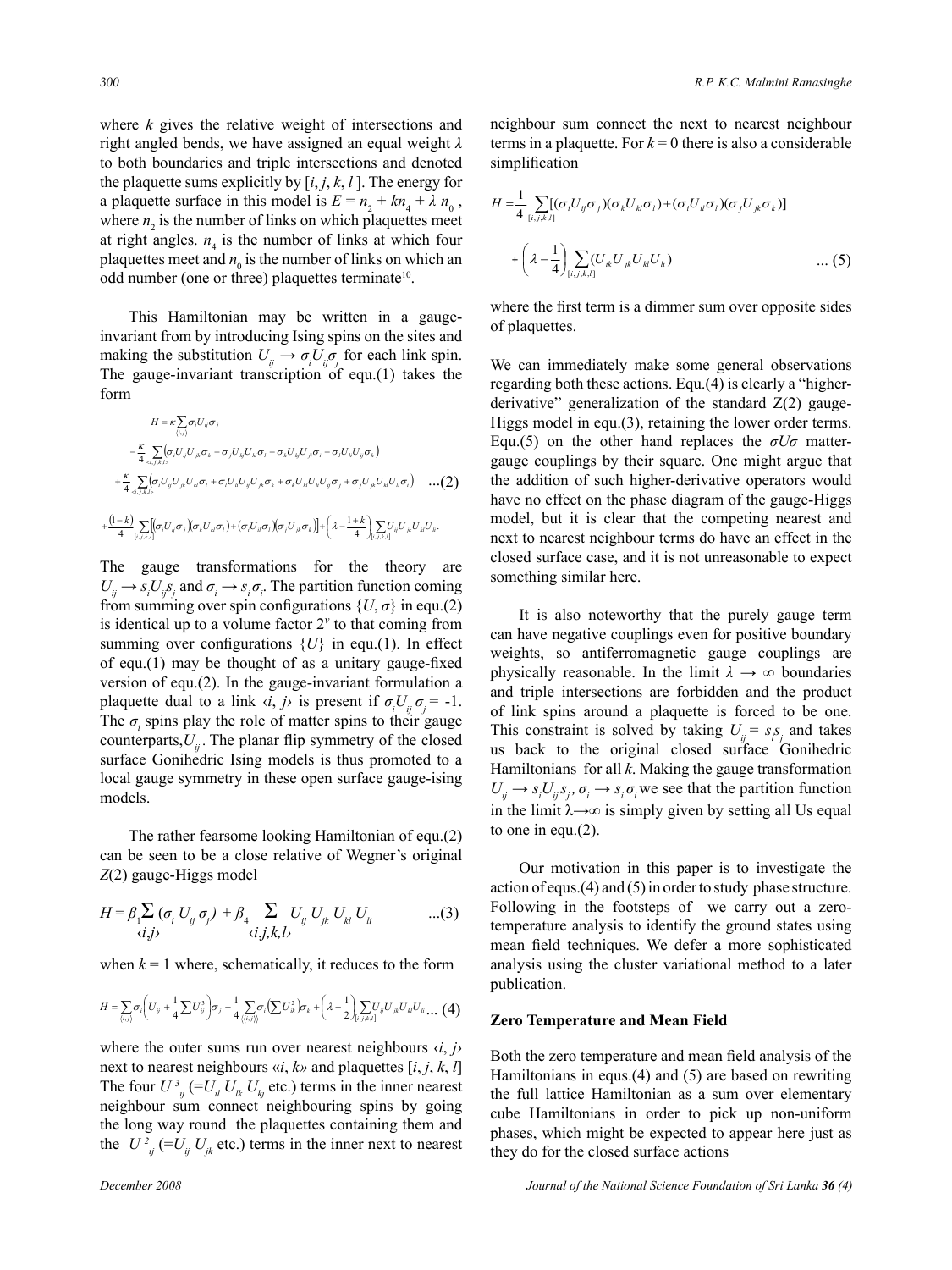$$
H(\sigma, U) = \sum_{} h_c(\sigma, U) \qquad \qquad \dots (6)
$$

Since the whole lattice can be tiled by a given cube configuration we have

$$
\min H = (\sigma, U) = L^3 \min h_c (\sigma, U) \quad ... (7)
$$

and the bulk ground state is obtained by tiling the whole lattice with the cube configuration of U's which minimize the  $h_c(\sigma, U)$ . In some cases there may be several cube configurations minimizing  $h_c$  and different tiling of the lattice are possible, which gives rise to degenerate ground states.

The single cube Hamiltonian is

$$
h_{c}(\sigma_{i},U_{ij}) = -\frac{k}{4} \sum_{\alpha_{i},j\sim c} (\sigma_{i}U_{ij}\sigma_{j})
$$
  
+ 
$$
\frac{k}{8} \sum_{\alpha_{i},k\sim c} (\sigma_{i}U_{ij}U_{jk}\sigma_{k} + \sigma_{i}U_{il}U_{ik}\sigma_{k})
$$
  
- 
$$
\frac{k}{8} \sum_{\alpha_{i},j\sim c} (\sigma_{i}U_{il}U_{ik}U_{kj}\sigma_{j} + \sigma_{i}U_{im}U_{im}U_{ij}\sigma_{j}) \cdots (8)
$$
  
- 
$$
\frac{(1-k)}{8} \sum_{\{i,j,k,l\} \subset C} [(\sigma_{i}U_{ij}\sigma_{j})(\sigma_{k}U_{kl}\sigma_{l}) + (\sigma_{i}U_{il}\sigma_{l})(\sigma_{j}U_{jk}\sigma_{k})]
$$
  
- 
$$
\left(\frac{\lambda}{2} - \frac{1+k}{8}\right) \sum_{\{i,j,k,l\} \subset C} U_{ij}U_{jk}U_{kl}U_{li}
$$

and one can go to a unitary gauge to analyse the zero temperature energies by fixing all the  $\sigma = +1$ 

$$
h_c(\sigma_i = 1, U_{ij}) = -\frac{k}{4} \sum_{l,j,l,l \subset C} U_{ij}
$$
  
+  $\frac{k}{8} \sum_{l,l,k \to C} (U_{ij}U_{jk} + U_{il}U_{lk}) - \frac{k}{8} \sum_{l,j,l \subset C} (U_{il}U_{lk}U_{kj} + U_{im}U_{mn}U_{nj})$   
-  $\frac{(1-k)}{8} \sum_{[i,j,k,l] \subset C} [U_{ij}U_{kl} + U_{il}U_{jk}] - (\frac{\lambda}{2} - \frac{1+k}{8}) \sum_{[i,j,k,l] \subset C} U_{ij}U_{jk}U_{kl}U_{li}$  (9)

For convenience in what follows we denote the coefficient of the pure gauge term as  $\tilde{\lambda}$ .

$$
\widetilde{\lambda} = (\lambda - (1 + k)/4) \qquad \qquad \cdots (10)
$$

If we take  $\tilde{\lambda} \rightarrow \infty$  to remove the boundaries and triple intersections we would expect to recover the minimum energy configurations for closed gonihedric surface. As we have noted taking  $\tilde{\lambda}$ ,  $\lambda \rightarrow \infty$  forces the gauge part of the action to be positive and gives  $U_{ij} = s_i s_j$ .

For generic  $k \neq 0$  the only state that has the same energy as the (lowest energy) ferromagnetic state with  $E = -3 (1 + k) / 2 - 3 \tilde{\lambda}$ .

signifies the presence of a surface plaquette on the dual lattice represents a planar section of surface. Taking λ→∞ and enforcing  $U_{ij} = s_i s_j$  recovers the layered ground state of the  $k \neq 0$  closed surface model.

In mean field approximation the spins are replaced by the average site and link magnetizations. The calculation of the mean field free energy is an elaboration of the zero temperature method in which the energy is still decomposed into a sum of individual cube terms. The mean field theory action is the Hamiltonian plus entropy terms for a single cube, which is minimized by solving a set of 20 coupled equations for the magnetizations in the un-gauge-fixed case or 12 coupled equations in the gauge-fixed case when the site magnetizations are absent. If we denote the average of the variables of  $\sigma_i$  and  $U_{ij}$  by  $m_i$  and  $l_{ij}$  respectively the mean-field elementary cube free energy is given by

$$
\Gamma(m_{i},l_{y}) = -\frac{k}{4} \sum_{d_{i,j}b=c} (m_{i}l_{y}m_{j})
$$
\n+  $\frac{k}{8} \sum_{d_{i,j}b=c} (m_{i}l_{y}l_{x}m_{j} + m_{i}l_{u}l_{x}m_{k}) - \frac{k}{8} \sum_{d_{i,j}b=c} (m_{i}l_{u}l_{x}l_{x}m_{y} + m_{i}l_{m}l_{x}m_{u}m_{j})$ ...(11)  
\n-  $\frac{(1-k)}{8} \sum_{l_{i,j},k,l=c} [(m_{i}l_{y}m_{j})m_{x}l_{x}m_{l}) + (m_{i}l_{y}m_{i})m_{i}l_{x}m_{k}] - \frac{\tilde{\lambda}}{2} \sum_{l_{i,j},k,l=c} l_{u}l_{x}l_{x}l_{u}l_{x}$   
\n+  $\frac{1}{16} \sum_{b=c} [(1+m_{i})\ln(1+m_{i}) + (1-m_{i})\ln(1-m_{i})] + \frac{1}{8} \sum_{d_{i,j}} \sum_{l_{i,j}b=c} [l_{i}l_{y}j_{m}(1+l_{y}) + (1-l_{y})\ln(1-l_{y})]$ 

The magnetization configuration(s), which minimize the elementary cube free energy is given by

$$
\frac{\partial \Gamma}{\partial l_{ij(i,j=1...12)}} = 0
$$
  

$$
\frac{\partial \Gamma}{\partial m_{i(i=1..8)}} = 0
$$
...(12)

These equations simplify somewhat in the special cases  $k = 0,1$  discussed above, and one can simplify things even further at the expense of losing gauge invariance by going to the unitary gauge and fixing all the  $m<sub>i</sub>$  to one. This then reduces the set of mean field equations to twelve.

More explicitly, when  $k = 0$  we have twelve equations of the form

$$
l_{12} = \tanh\left[\frac{\beta}{2}(l_{56} + l_{34}) + 2\tilde{\lambda}\beta(l_{26}l_{56}l_{15} + l_{23}l_{34}l_{14})\right]
$$
  
 
$$
\vdots \qquad ...(13)
$$
  

$$
l_{37} = \tanh\left[\frac{\beta}{2}(l_{26} + l_{48}) + 2\tilde{\lambda}\beta(l_{34}l_{48}l_{74} + l_{23}l_{26}l_{28})\right]
$$

And, similarly, when k=1 we have

For generic 
$$
k \neq 0
$$
 the only state that has the same  
gy as the (lowest energy) ferromagnetic state with  

$$
l_{12} = \tanh \left[ \beta - \frac{\beta}{2} (l_{23} + l_{14} + l_{26} + l_{15}) + \frac{\beta}{2} (l_{14}l_{23} + l_{15}l_{26}) \right]
$$

$$
-3 (1 + k)/2 - 3 \tilde{\lambda}.
$$
  
Remembering that in the unitary gauge  $U = -1$ 
$$
+ 2 \bar{\lambda} \beta (l_{26}l_{56}l_{15} + l_{23}l_{34}l_{14})
$$
...(14)

equations give solutions for various values of  $\tilde{\lambda}$  and  $\beta$  to search for phase transitions. In a paramagnetic phase the various *l*'s will iterate to zero, whereas in a

*Journal of the National Science Foundation of Sri Lanka 36 (4) December 2008*